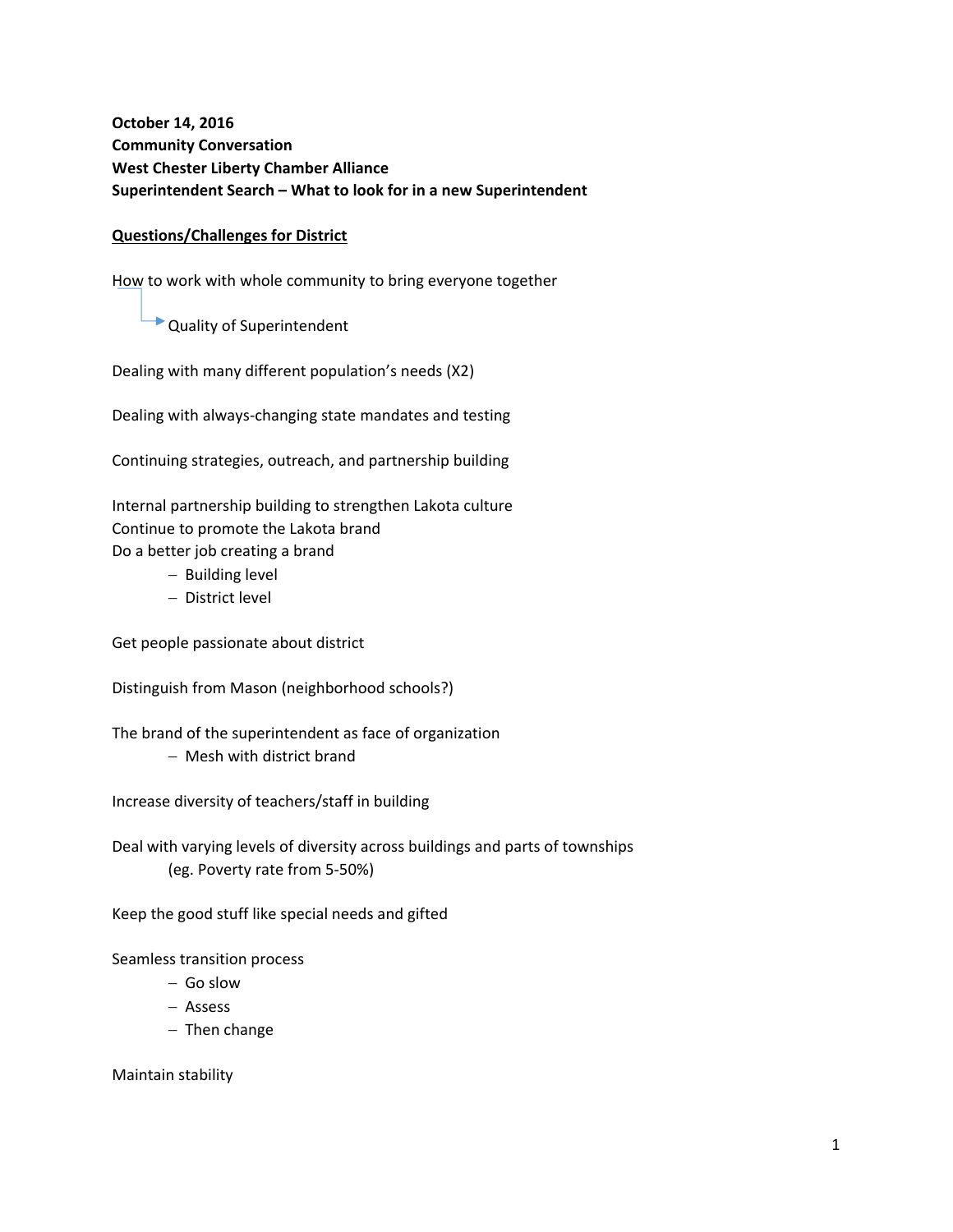# **Group Comments**

# **Questions/Challenges for District**

- 1. How to build an effective advisory support for the superintendent?
- 2. How to manage/meet diverse needs with students/learners?
- 3. How to learn from mistakes of past to best make best decisions for future?
- 4. How to listen more than they talk?
- 5. How can the whole community be engaged/valued, be part of the solution? Remember every opinion has value.

# **How is the District Different**

```
Now vs. six (6) years ago?
```
Growth – corridor – moving in Financial stability Reputation – Not fractured in community No fighting  $-$  Board not  $\geq$  $\rightarrow$ 

It's now

```
Superintendent stability
```
Intentionality of seeking community input

Including strategic planning that involved many stakeholders

Passed levy – Entrances and drills Safety of students in buildings

Wider income range **Wider income range**  $\sim$  **From top down** Wider family structure Low socio‐economic

Diversity increasing **BECON CONTENT CONTENT CONTENT** More strategies than before

Needs of those students

Healthier relationship with business community

- More real world opportunities and internships

And Chamber Alliance is better relationship

Butler Tech and Lakota – Modernized curriculum Eg. Biosciences/finance Technology – 3D printing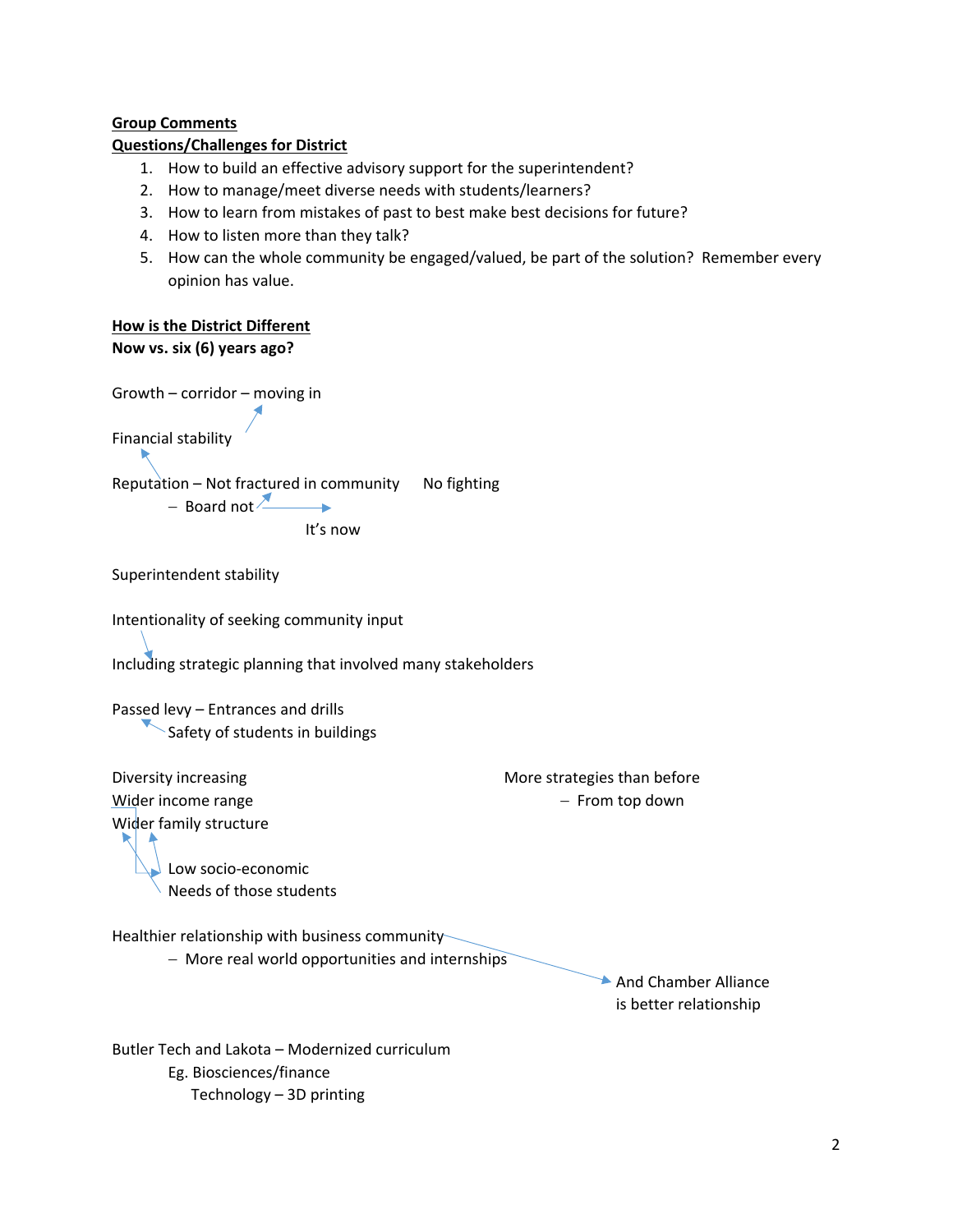# **Qualities of Superintendent**

| Allow/encourage "the communities" to get involved                                                           |                                |
|-------------------------------------------------------------------------------------------------------------|--------------------------------|
| Learn from past mistakes                                                                                    |                                |
| <b>Instructional excellence</b>                                                                             |                                |
| In-tune with the hiring - Diversity and ethnicity<br>In the buildings                                       |                                |
| Cultural competency                                                                                         |                                |
| Global perspective                                                                                          | ▶ Brand savvy                  |
| Understanding education and business partnerships                                                           |                                |
| Political savvy                                                                                             | <b>Business savvy</b>          |
| Child focus - Link back to get                                                                              |                                |
| Put right people in place<br>- Great hires and delegate and trust staff                                     |                                |
| Good to great (Jim Collins)<br>$\blacktriangleright$ Strategy<br>Hire CEO - Vision<br>Great hires/trust     |                                |
| Listen to faculty<br>Get faculty to listen                                                                  | Trust between                  |
|                                                                                                             | Build a team<br>A collaborator |
| Find best person - Take a chance<br>- Don't try to "not screw up"<br>- Maybe less superintendent experience |                                |
| Visionary $\longrightarrow$ "Take to the next level"                                                        |                                |

Still will need to understand what the school‐level experiences are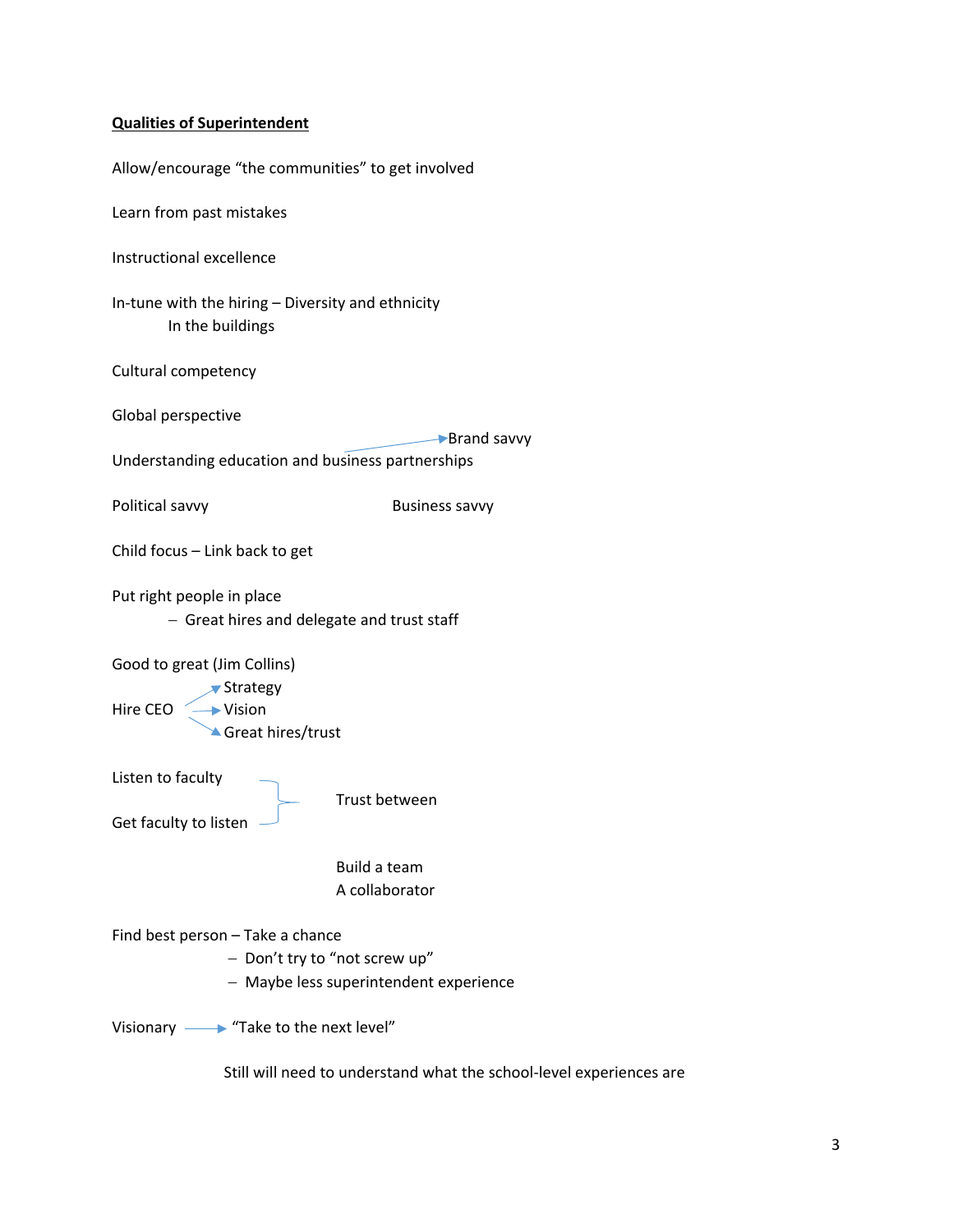(Qualities of Superintendent continued)

Promote from within?

"Let them run"

Collaboration X2

 Eyes in back of head Work for Board

Visionary leader Motivator Unifying X2 Cheerleader "Show ponies need not apply" Strategist Student‐focused Integrity Broad knowledge Thoroughbred Not plodding

 Tireless Go beyond triple crown

Perfect X4 Leader – They want to follow Listener Innovative

# **Trends**

Social • Tech • Economic • Political

Neighborhood · Local · Regional · National · Global

New M.S. A in 2017/20 Growth corridor

Role of district

(Trends continued)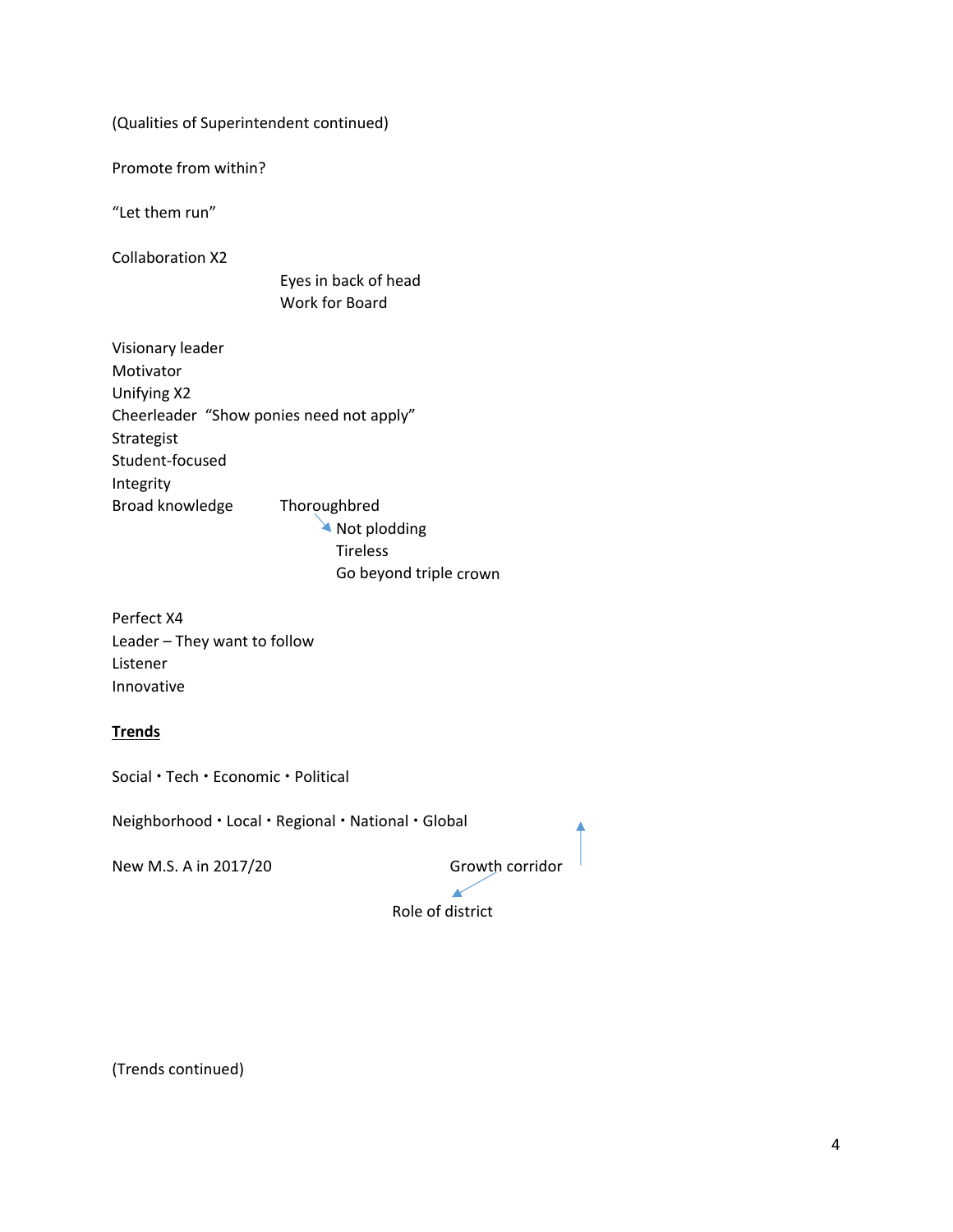Liberty Township

Commercial base

Proton Center (World class/global patients) Medical mile

- Christ Hospital **The Christ Hospital** Christ Hospital Christ Christ Tech/biotech

All the new hospitals don't pay property tax

Liberty Center pays property tax

- Extended stay hotels

Butler Tech tilt to biosciences Local and regional patients

Very competitive in health care

- Everybody wants to be here

Aging of boomers

Challenges to levies Increase in hospitals

More new home permits in Liberty Township

Often changing in federal/state requirements  $-$  Three (3) different state tests in three (3) years

State biennial budget hurt Lakota (Funding for education up statewide)

Social media and different communication methods

Blended learning might go up **Sand Clearning outside of school** 

Businesses consolidating in West Chester

More business headquarters/home rather than satellite

Heroin crisis up here

Legalized pot (passage of medical marijuana)

More support organizations for drug addicts and mental health

So many interstates

Bioscience = Global talent attracted here

(Trends continued)